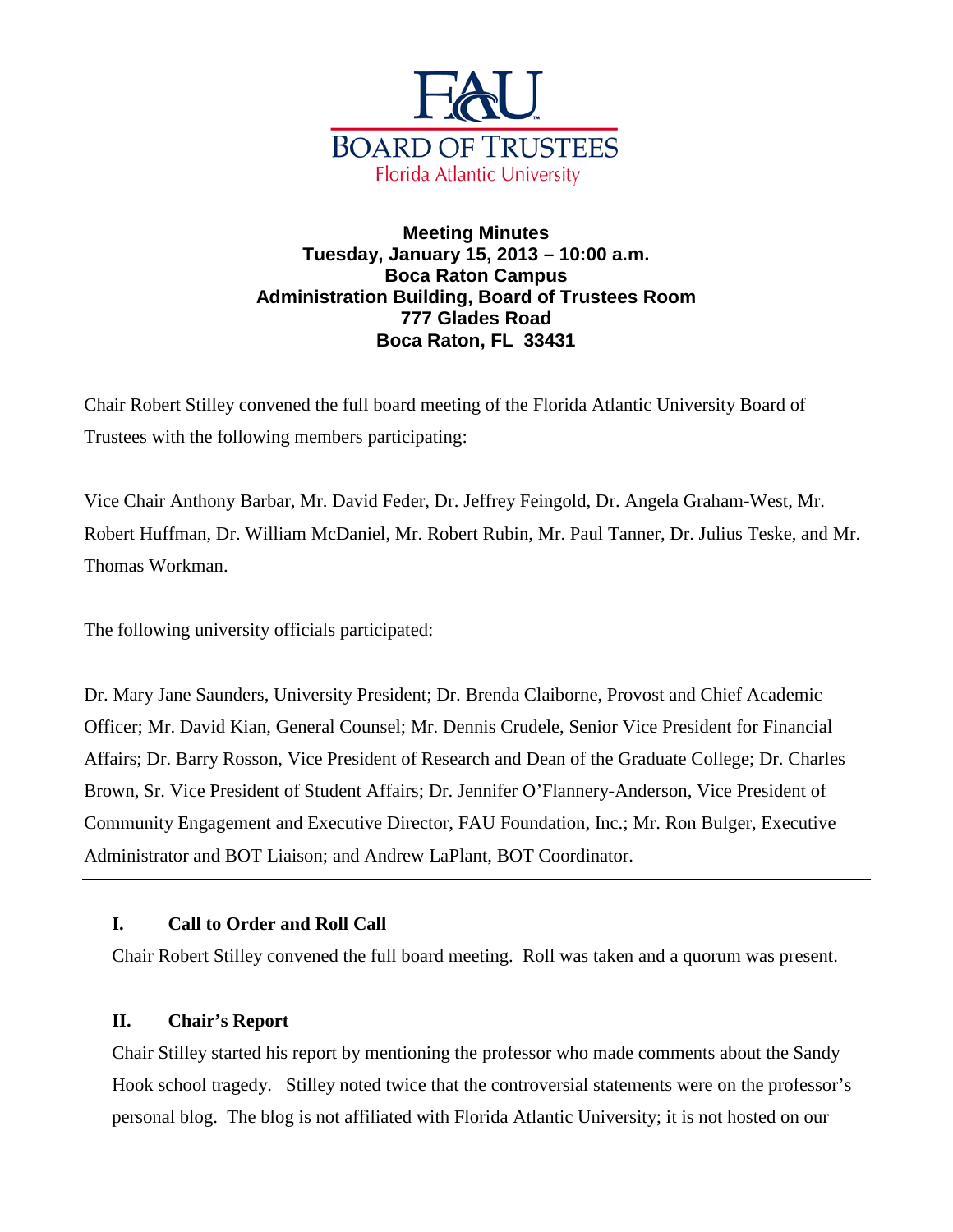servers; it is not monitored or maintained by administrators; and does not express the views of this university. He apologized on behalf of the board for any pain those comments may have caused to that community. This board rejects and condemns any such implications that the tragedy might not have occurred or the pain might not be genuine. He wanted the community to know that the thoughts, prayers and sympathies of Florida Atlantic University are with them.

Last week, Governor Scott appointed several new members to the Board of Governors. Brief bios were sent to each of the trustees.

Stilley noted this was his last meeting as board chair. He thanked everyone for their support the past two years. He said, as chair, you realize how important the yearly board retreats are to the university. The board highlighted two areas to focus on: community involvement and research. Those two items were important to look at for this year and many years ahead.

Many things have happened in the past two years, including the football stadium opening and Innovation Village. People can feel the excitement now everyday on campus. With President Saunders, we have made many more traditions, with the 50 on the 50 gala. We have also seen the first two medical classes, the Southern Association of Colleges and Schools 10-year reaccreditation process and a visit by the President of the United States.

In Jupiter, the university is moving many scientists up there to work with Max Planck, Scripps, VGTI, among others. This is what will be talked about 20, 30 years from now. He thanked Dr. Barry Rosson for his research reports and Dr. Jennifer O'Flannery Anderson for her community engagement updates.

The board is an important part of the university. The board is the protector of the university. Stilley asked that each trustee take that very seriously. He stated that he worked with a group of incredibly talented people where we changed the industry that we worked in. He said the people that support the university and the board are second-to-none and it's been an honor to work with each and every one of them.

### **III. President's Report**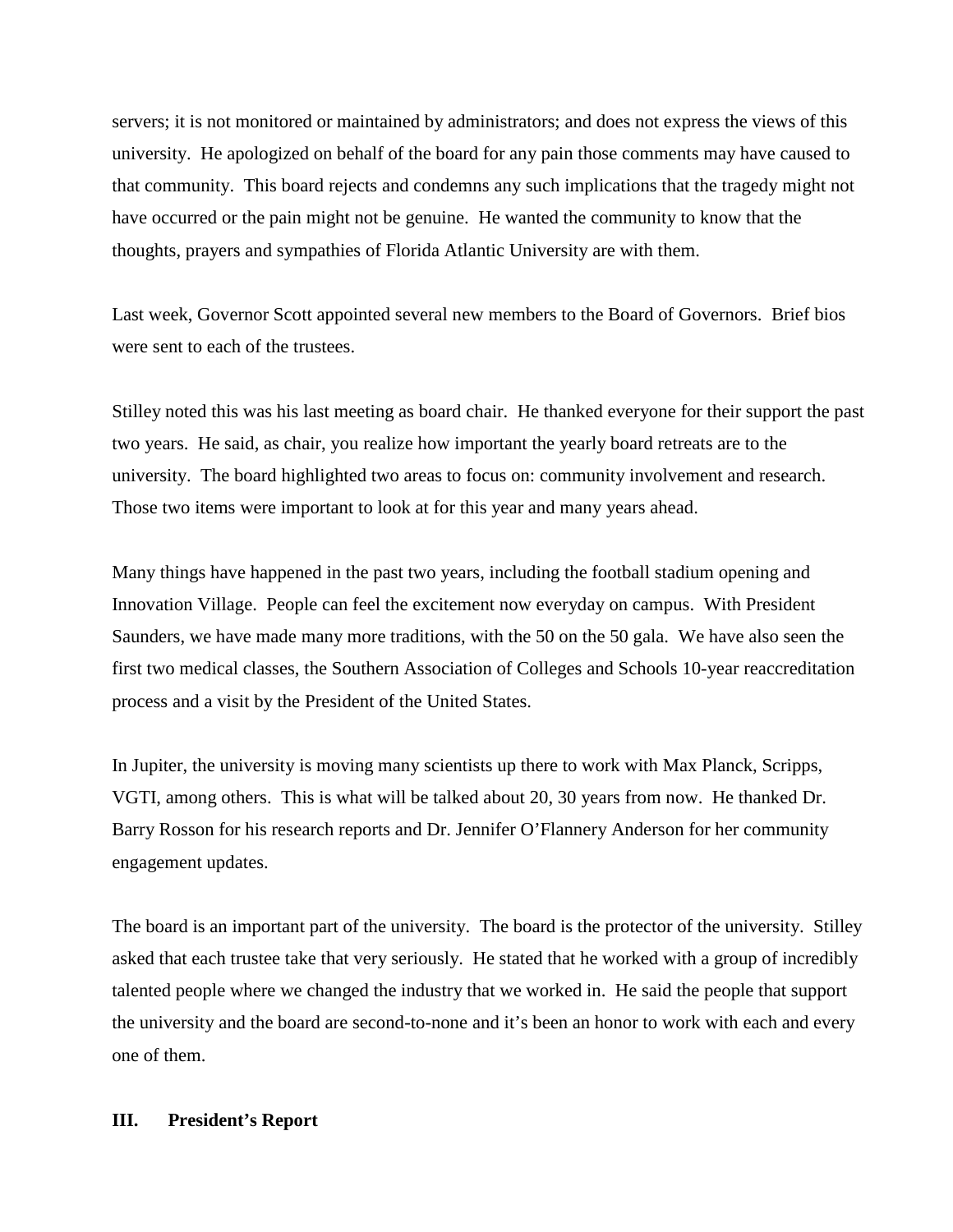President Saunders thanked Chair Stilley for his generous service as board chair and the university appreciates all the work he has put in as a chair and trustee. She also thanked the trustees that participated in the commencement ceremonies. FAU had 2,474 students graduate. Special honorees were Drs. Joan and Bernard Chodorkoff, Mr. Jay Salkini and Dr. Claudia Hillinger.

The College of Medicine hosted an event for Dick and Barbara Schmidt that was co-chaired by Jon and Bonnie Kaye, with Boca Raton mayor Susan Whelchel serving as honorary chair. There was a surprise announcement that faculty member Dr. Morton Levitt is making a \$3 million donation in support of medical education scholarships. That is the largest donation by a faculty member in FAU history. The university is so grateful for his donation.

Other donations include Louis and Anne Green to expand the Wellness Center and ADT Securities gave a tremendous gift to the football stadium, which included a clock that was from Fenway Park in Boston, Massachusetts.

Former Owl Alfred Morris is now a star running back in the National Football League with the Washington Redskins. He helped the Redskins win their first NFC Eastern Division Title since 1999. He set a team record of 1,613 rushing yards, which is the  $3<sup>rd</sup>$  highest total in NFL history for a rookie. He scored 13 touchdowns, flashing Owl fingers after each one. More importantly, Morris is great person and role model for all of us.

The National Cancer Institure awarded a grant in the amount of \$433,500 to Dr. Vijaya Iragavarpu-Chayulu in the Charles E. Schmidt College of Medicine. She is testing a theory that lung inflammation could create a favorable environment for the spread of cancer cells from the breast to the lung.

Saunders appeared before the Broward and Palm Beach legislative delegations and discussed how FAU is rebounding from last year's budget cuts. She also met with key legislators from the Tampa Bay area.

Dr. Herb Weissbach has been elected a charter Fellow of the National Academy of Inventors in recognition of his research on the role of oxidative damage in aging and the mechanisms that cells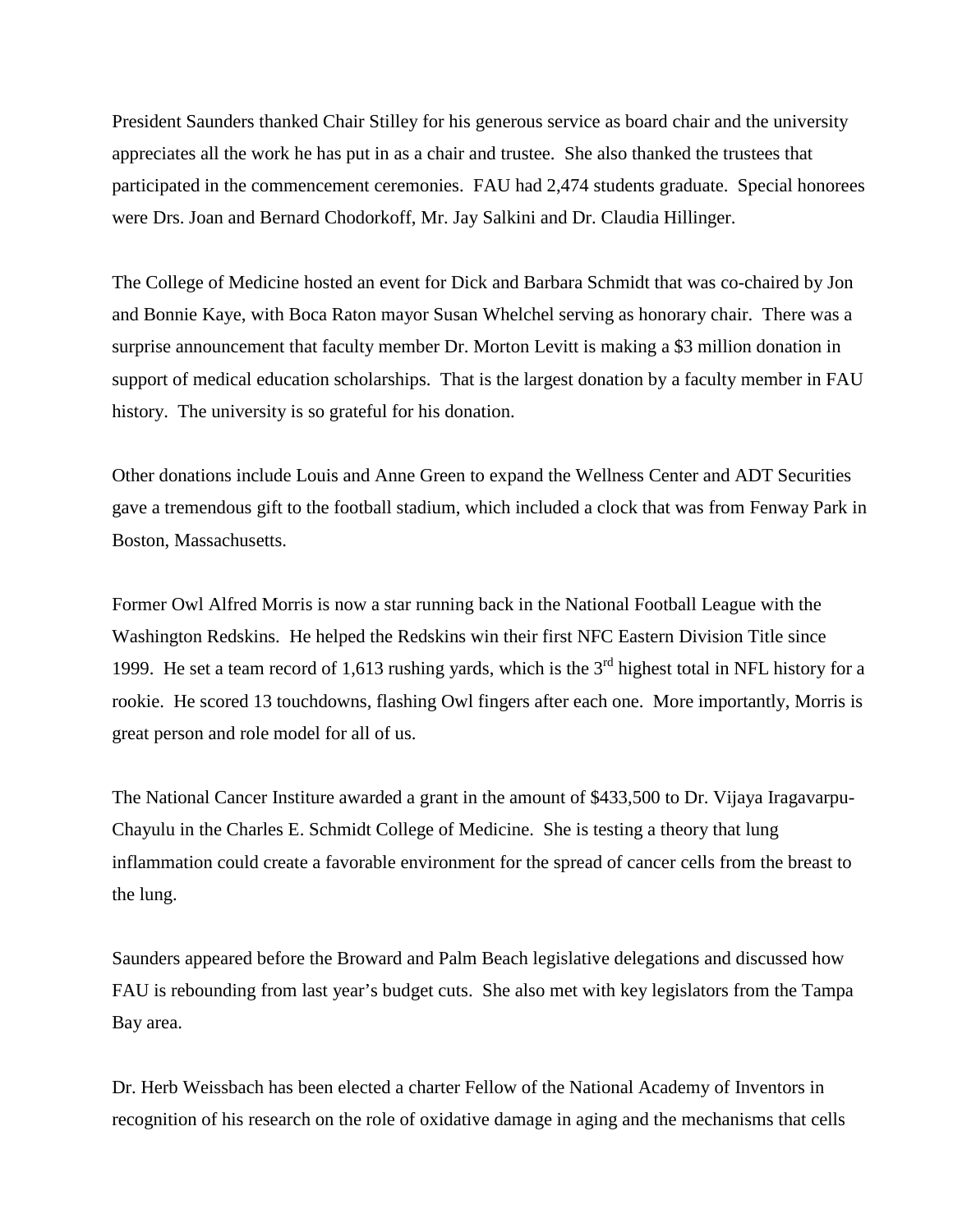use to combat this damage. Weissbach is the Director of the Center for Molecular Biology and Biotechnology in the Charles E. Schmidt College of Science.

The Florida Commission on the Status of Women has been selected Dr. Josepine Beoku-Betts to receive a 2012 Achievement Award. Dr. Beoku-Betts heads FAU's Center for Women, Gender and Sexuality Studies in the Dorothy F. Schmidt College of Arts and Letters.

Last year, all FAU senior staff and president's office staff took an online ethics course offered by the State of Florida. This year, the training will be repeated and extended to selected employees, as identified by the senior staff.

The SACS reaccreditation team will be at FAU from February 5-7, 2013. The team will be giving close attention to our Quality Enhancement Plan. This document can be accessed online and it focuses on expanding undergraduate research and inquiry.

Registration is now open for the 2013 Business Plan Competition sponsored by the Adams Center for Entrepreneurship in the College of Business. This contest is open to FAU students, alumni and members of the public. This year, the participants will be competing for more than \$200,000 in cash and prizes.

This year's Business Leader of the Year award is going to Jim Robo, president and CEO of NextEra Energy, Inc. NextEra Energy is a publicly-traded company based in Juno Beach, Fla. with revenues of more than 15-billion dollars.

The College of Business' online programs were labeled a "Best Buy" by GetEducated.com, with the online master's degree in accounting ranked first nationally.

The  $3<sup>rd</sup>$  Annual Emb(race) Walk is on Sunday, February  $24<sup>th</sup>$  on the Boca Raton campus. The partner organization is Stand Among Friends.

### **IV. Approval of the Minutes**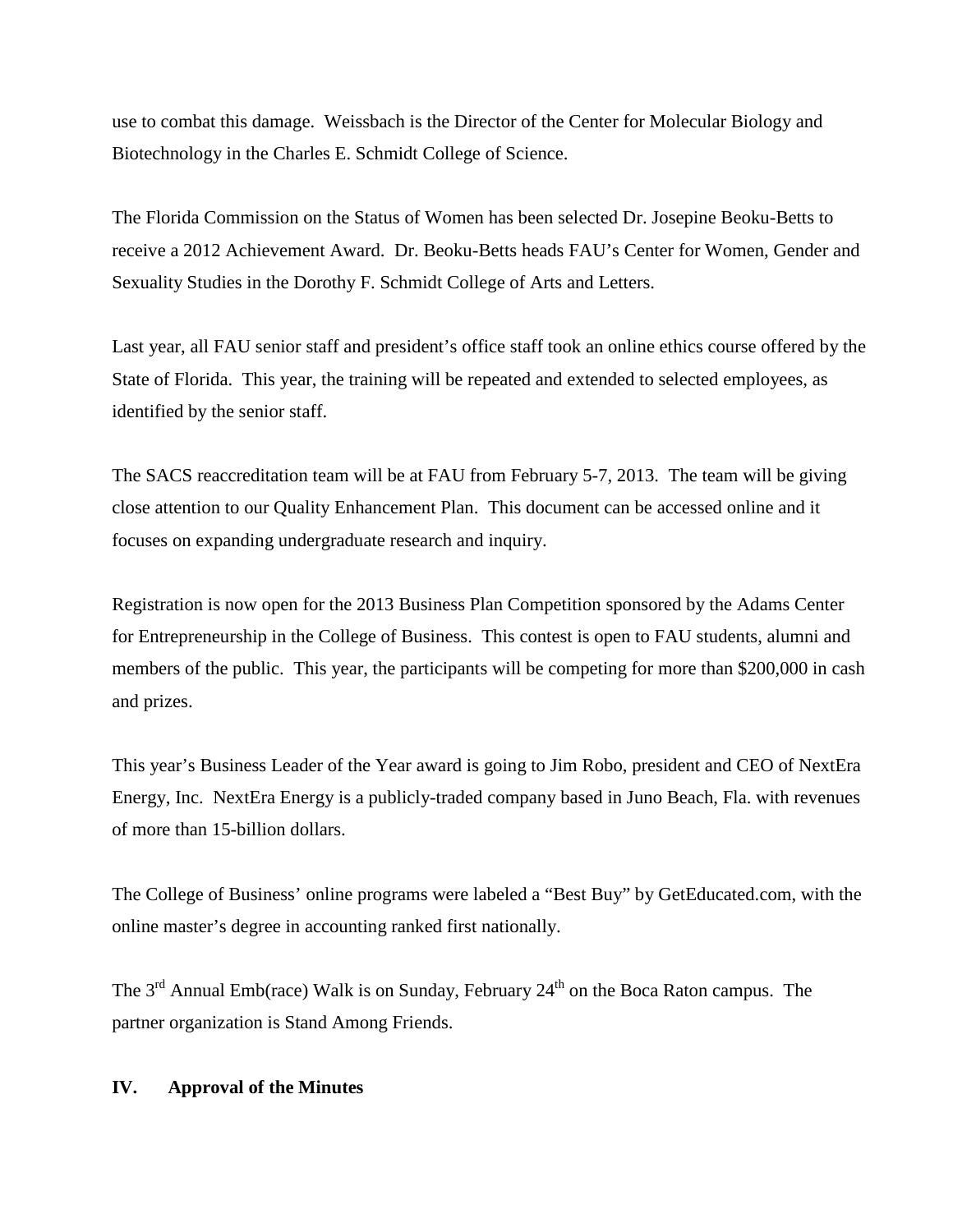**A motion was made a seconded to approve the November 15, 2012 meeting minutes. With no further discussion or amendments, the motion passed unanimously.**

#### **V. Consent Agenda**

Chairman Stilley stated that all items have been discussed and approved in their respective committee. **A motion was made and seconded to approve the Audit & Finance Committee, Committee on Academic and Student Affairs and Strategic Planning Committee consent agendas. With no further discussion or amendments, the motion passed unanimously**.

#### **VI. Action Agenda**

### **a. Renaming of the BOT Room**

Mr. David Kian spoke representing the FAU Administration and the FAU Foundation Board to request the board to approve the renaming of the BOT Room to the Dr. Feingold Board Room. Dr. Feingold and Mrs. Feingold have given \$250,000 to improve, enhance and enlarge the BOT Room. In addition to the enlargement of the room, there will also be significant technological enhancements. **In recognition of the positive impact that this gift will have on the Board and the University as a whole, a motion was made and seconded to approve renaming the BOT Room to the Dr. Feingold Board Room.** Discussion ensued with Trustees Barbar, McDaniel and Stilley thanking Dr. Feingold and his wife Barbara for his tremendous gift. **With no further discussion or amendments, the motion passed unanimously**. Dr. Feingold thanked the Board for their recognition and expressed his and his wife's belief that everyone has a responsibility to give back to their community. They are proud of FAU and grateful for the opportunity to support it.

#### **b. Election of a Chair**

Chair Stilley opened the floor to nominations for chair of the board. Trustee Graham-West nominated Trustee Feingold. Feingold declined and nominated Trustee Barbar. The nomination was seconded. **With no further nominations, discussion, or amendments, a vote was taken to approve Trustee Barbar as chair. The motion passed unanimously.** Trustee Stilley passed the gavel to Chair Barbar, and Chair Barbar gave opening remarks as chair.

### **c. Election of a Vice-Chair**